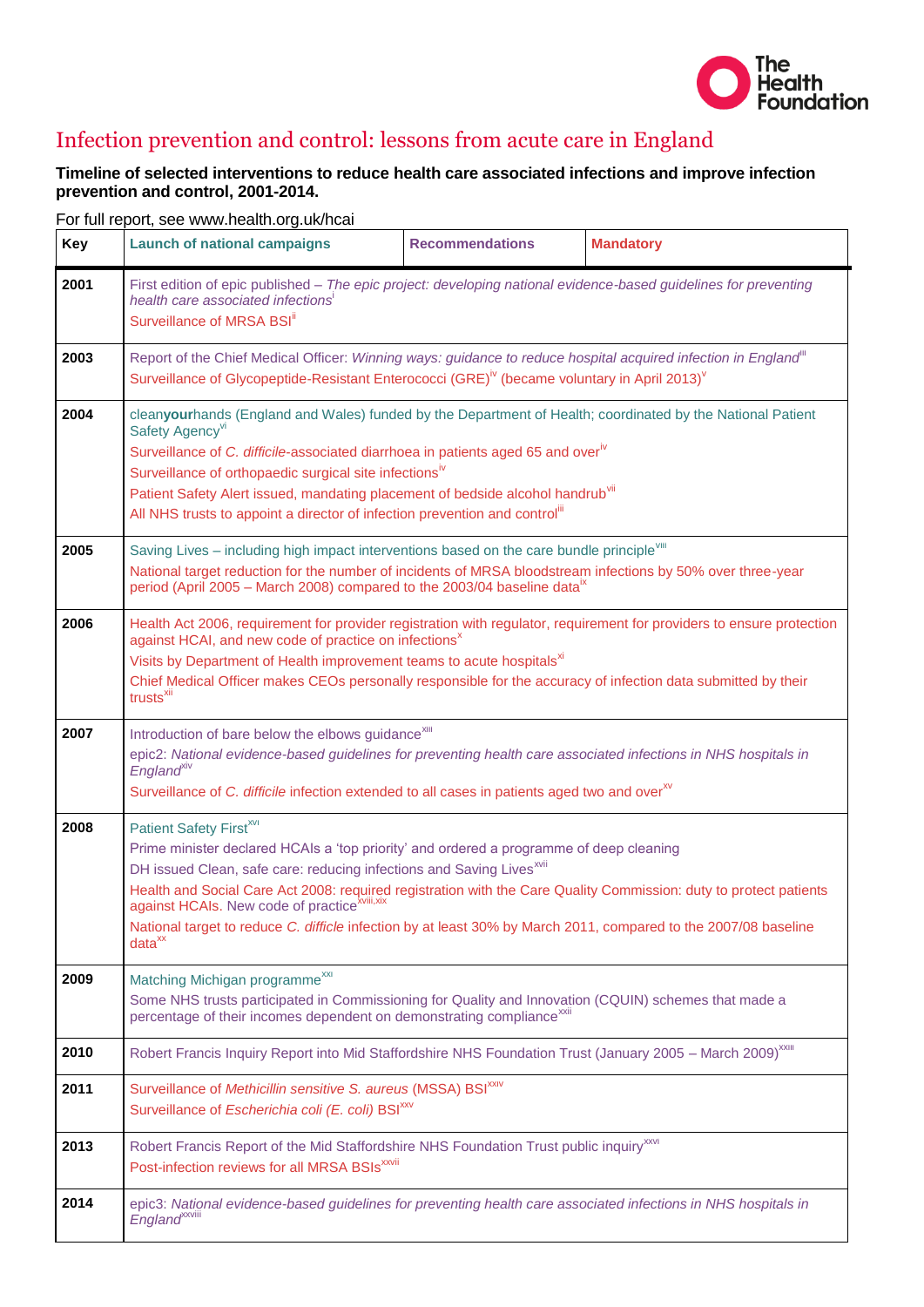## **Timeline references**

- i. Pratt RJ, Pellowe C, Loveday HP, Robinson N, Smith GW, and the *epic* guideline development team. The epic project: developing national evidence-based guidelines for preventing healthcare associated infections. *J Hosp Infect.* 2001;47(Suppl):S3-82
- ii. Department of Health. *Chief Medical Officer's Update 30: Surveillance of healthcare associated infections*. London: Department of Health, 2001. Available from: [http://webarchive.nationalarchives.gov.uk/20130107105354/http://www.dh.gov.uk/prod\\_consum\\_dh/groups/dh](http://webarchive.nationalarchives.gov.uk/20130107105354/http:/www.dh.gov.uk/prod_consum_dh/groups/dh_digitalassets/@dh/@en/documents/digitalasset/dh_4013652.pdf) [\\_digitalassets/@dh/@en/documents/digitalasset/dh\\_4013652.pdf](http://webarchive.nationalarchives.gov.uk/20130107105354/http:/www.dh.gov.uk/prod_consum_dh/groups/dh_digitalassets/@dh/@en/documents/digitalasset/dh_4013652.pdf) (accessed 19.10.2015).
- iii. Department of Health. *Winning ways: working together to reduce healthcare associated infection in England.* London: Department of Health, 2003. Available from: [http://webarchive.nationalarchives.gov.uk/20130107105354/http://www.dh.gov.uk/prod\\_consum\\_dh/groups/dh](http://webarchive.nationalarchives.gov.uk/20130107105354/http:/www.dh.gov.uk/prod_consum_dh/groups/dh_digitalassets/@dh/@en/documents/digitalasset/dh_4064689.pdf) digitalassets/@dh/@en/documents/digitalasset/dh\_4064689.pdf (accessed 19.10.2015).
- iv. Health Protection Agency (now part of Public Health England). *Mandatory surveillance of healthcare associated infections report 2006*. London: Health Protection Agency, 2006. Available at: [http://webarchive.nationalarchives.gov.uk/20140714084352/http://www.hpa.org.uk/webc/HPAwebFile/HPAwe](http://webarchive.nationalarchives.gov.uk/20140714084352/http:/www.hpa.org.uk/webc/HPAwebFile/HPAweb_C/1194947323575) [b\\_C/1194947323575](http://webarchive.nationalarchives.gov.uk/20140714084352/http:/www.hpa.org.uk/webc/HPAwebFile/HPAweb_C/1194947323575) (accessed 19.10.2015).
- v. Public Health England (formerly Health Protection Agency). *Mandatory surveillance of Glycopeptide-Resistant Enterococci (GRE) bacteraemia*. Available at: [http://webarchive.nationalarchives.gov.uk/20140714084352/http://www.hpa.org.uk/web/HPAweb&HPAwebSta](http://webarchive.nationalarchives.gov.uk/20140714084352/http:/www.hpa.org.uk/web/HPAweb&HPAwebStandard/HPAweb_C/1216367375928) [ndard/HPAweb\\_C/1216367375928](http://webarchive.nationalarchives.gov.uk/20140714084352/http:/www.hpa.org.uk/web/HPAweb&HPAwebStandard/HPAweb_C/1216367375928) (accessed 19.10.2015).
- vi. National Patient Safety Agency. About the cleanyourhands campaign. Available from: <http://www.npsa.nhs.uk/cleanyourhands/about-us/> (accessed 19.10.2015).
- vii. National Patient Safety Agency. *Clean hands help to save lives: Patient safety alert 04. Risk Management*. London: National Patient Safety Agency, 2004. pp. 1–4.
- viii. Department of Health. *Saving Lives - a delivery programme to reduce healthcare associated infection including MRSA*. London: Department of Health, 2005. Available from: [http://webarchive.nationalarchives.gov.uk/20130107105354/http://www.dh.gov.uk/prod\\_consum\\_dh/groups/dh](http://webarchive.nationalarchives.gov.uk/20130107105354/http:/www.dh.gov.uk/prod_consum_dh/groups/dh_digitalassets/@dh/@en/documents/digitalasset/dh_4113194.pdf) digitalassets/@dh/@en/documents/digitalasset/dh\_4113194.pdf (accessed 19.10.2015).
- ix. Department of Health. *Bloodborne MRSA infection rates to be halved by 2008 – Press notice*. London: Department of Health, 2004.
- x. Parliament of the UK. *Health Act 2006 (c. 28). 2006*. Available from: [http://www.legislation.gov.uk/ukpga/2006/28/pdfs/ukpga\\_20060028\\_en.pdf](http://www.legislation.gov.uk/ukpga/2006/28/pdfs/ukpga_20060028_en.pdf) (accessed 19.10.2015).
- xi. Department of Health. *The Health Act 2006: Code of Practice for the prevention and control of healthcare associated infections*. London: Department of Health, 2006. Available from: [http://webarchive.nationalarchives.gov.uk/20130107105354/http://www.dh.gov.uk/prod\\_consum\\_dh/groups/dh](http://webarchive.nationalarchives.gov.uk/20130107105354/http:/www.dh.gov.uk/prod_consum_dh/groups/dh_digitalassets/@dh/@en/@ps/documents/digitalasset/dh_133495.pdf) digitalassets/@dh/@en/@ps/documents/digitalasset/dh\_133495.pdf (accessed 19.10.2015).
- xii. Department of Health*. Reporting MRSA data. Professional letter from the Chief Medical Officer and Chief Nursing Officer (PL/CMO/2006/2, PL/CNO/2006/2)*. London: Department of Health, 2006. Available from: [http://webarchive.nationalarchives.gov.uk/20130107105354/http://www.dh.gov.uk/en/Publicationsandstatistics](http://webarchive.nationalarchives.gov.uk/20130107105354/http:/www.dh.gov.uk/en/Publicationsandstatistics/Lettersandcirculars/Professionalletters/Chiefmedicalofficerletters/DH_4132578) [/Lettersandcirculars/Professionalletters/Chiefmedicalofficerletters/DH\\_4132578](http://webarchive.nationalarchives.gov.uk/20130107105354/http:/www.dh.gov.uk/en/Publicationsandstatistics/Lettersandcirculars/Professionalletters/Chiefmedicalofficerletters/DH_4132578) (accessed 19.10.2015).
- xiii. Department of Health. *Uniforms and workwear: an evidence base for developing local policy*. Leeds: Department of Health, 2007. Available from: [http://webarchive.nationalarchives.gov.uk/20130107105354/http://www.dh.gov.uk/prod\\_consum\\_dh/groups/dh](http://webarchive.nationalarchives.gov.uk/20130107105354/http:/www.dh.gov.uk/prod_consum_dh/groups/dh_digitalassets/documents/digitalasset/dh_078435.pdf) digitalassets/documents/digitalasset/dh\_078435.pdf (accessed 19.10.2015).
- xiv. Pratt RJ, Pellowe CM, Wilson JA, Loveday HP, Harper PJ, Jones SRLJ, et al. epic2: National evidence-based guidelines for preventing healthcare-associated infections in NHS hospitals in England. *J Hosp Infect.* 2007;**65**(Suppl 1):S1–64.
- xv. Health Protection Agency (now part of Public Health England). *Healthcare-associated infections in England: 2008-2009 report*. London: Health Protection Agency, 2009.
- xvi. Patient Safety First. About Patient Safety First. 2014. Available from: <http://www.patientsafetyfirst.nhs.uk/Content.aspx?path=/About-the-campaign/> (accessed 19.10.2015).
- xvii. Department of Health. *Clean, safe care: reducing infections and saving lives*. London: Department of Health, 2008. Available from: [http://webarchive.nationalarchives.gov.uk/20130107105354/http://www.dh.gov.uk/prod\\_consum\\_dh/groups/dh](http://webarchive.nationalarchives.gov.uk/20130107105354/http:/www.dh.gov.uk/prod_consum_dh/groups/dh_digitalassets/documents/digitalasset/dh_081719.pdf) [\\_digitalassets/documents/digitalasset/dh\\_081719.pdf](http://webarchive.nationalarchives.gov.uk/20130107105354/http:/www.dh.gov.uk/prod_consum_dh/groups/dh_digitalassets/documents/digitalasset/dh_081719.pdf) (accessed 19.10.2015).